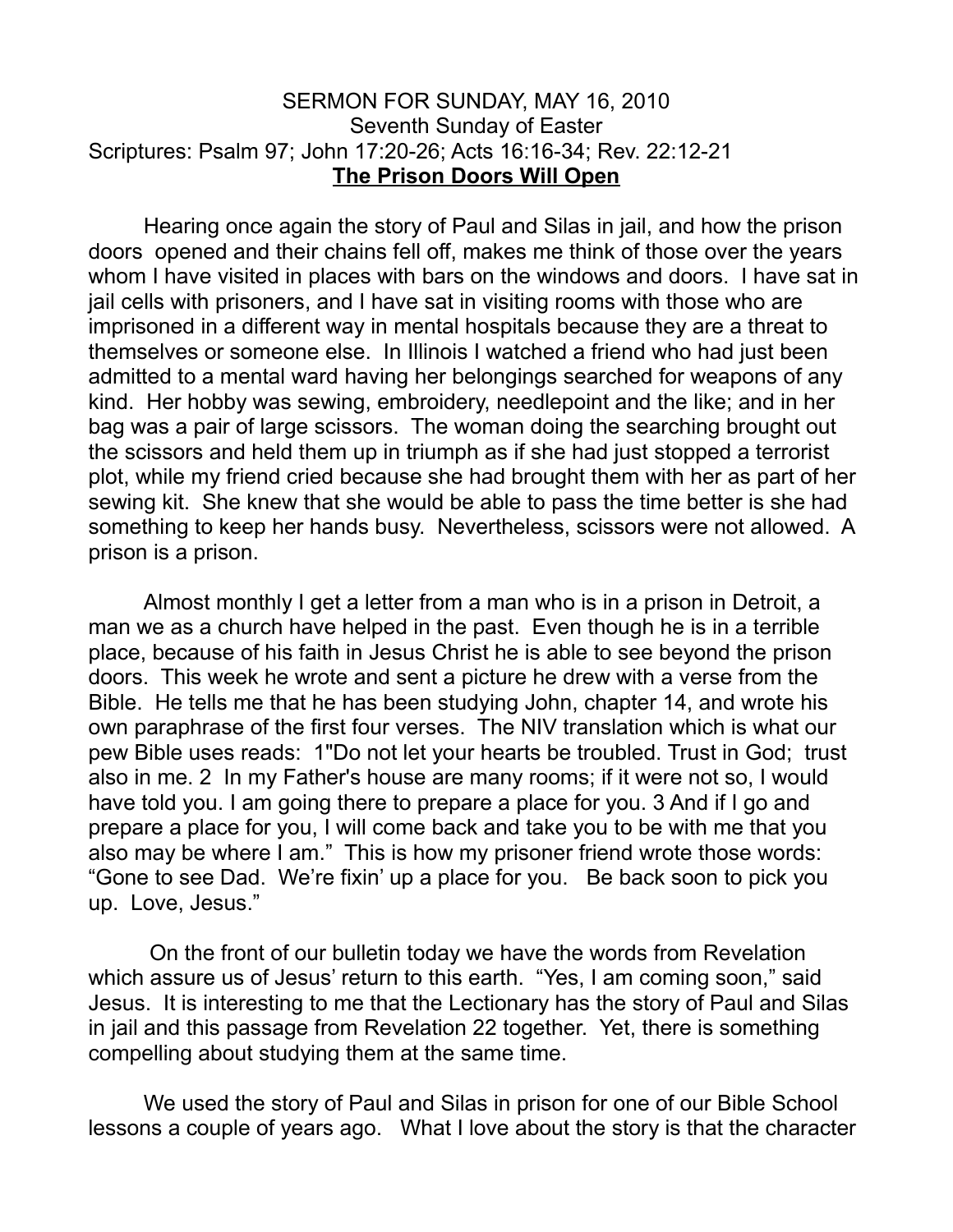of Paul and also of Silas is so apparent in what they do. Imagine going through what they went through. They had driven an evil spirit out of a young slave girl thus destroying income for her owners who dragged Paul and Silas to the Roman authorities. They said that the two were Jews stirring up trouble. They did not call them Christians because at that time Christianity was considered a Jewish sect. The Romans tolerated the Jews as long as they did not try to promote their religion or stir up trouble. The owners of the poor slave girl incited the crowd to violence against Paul and Silas. They were taken away by the Roman authorities who stripped them of their clothes and flogged them severely. There were Jewish rules for flogging. No one could be given the lashes of the whip more than 40 times. But the Romans had no such humane restriction, and many of those who were flogged died. Their backs would be laid open time and again as the whip with its many leather thongs went through skin, muscle and blood vessels. The tissue would hang off their backs and the open sores would bleed and sting. After the two were flogged they were literally thrown into the inner cell of a Roman prison, and if that were not enough their feet were fastened in iron bracelets called stocks so that they could not move freely. A special guard was given strict instructions to watch them carefully.

I try to put myself in their place. What would I do? What would you do? We have been in difficult situations– all of us have. I don't know about you, but I know that I have never been in a situation like Paul and Silas'– ever! It makes me think of the picture in the book *How the Grinch Stole Christmas*. The terrible Grinch has stolen all the presents and food and decorations from the little town of Whoville, and he is standing on the top of Mount Crumpet awaiting with glee to see how the Who's are going to react. "Pooh-pooh to the Whos!" he was grinchily humming. "They're finding out now that no Christmas is coming! They're just waking up, I know just what they'll do. Their mouths will hang open a minute or two, then the Whos down in Whoville will all cry, "Boo Hoo."

The Grinch thinks he knows the Who's because he thinks that they must be like him, mean-hearted and self-centered. But they aren't! They know the true meaning of Christmas and they are not put off because all their worldly things have been taken away from them. They can still sing and celebrate because they have each other and it is Christmas. Every time I read that story to a grandchild or see the cartoon version on TV, I ask myself, "Can I do without all the stuff of the world? Can I rejoice in the goodness of God even if I were to have nothing? How dependent am I on things, and how dependent am I on God to provide all I need?"

Paul and Silas had been wrongly accused, humiliated, and wounded in a terrible way. They had nothing, nothing but fear and trembling you and I might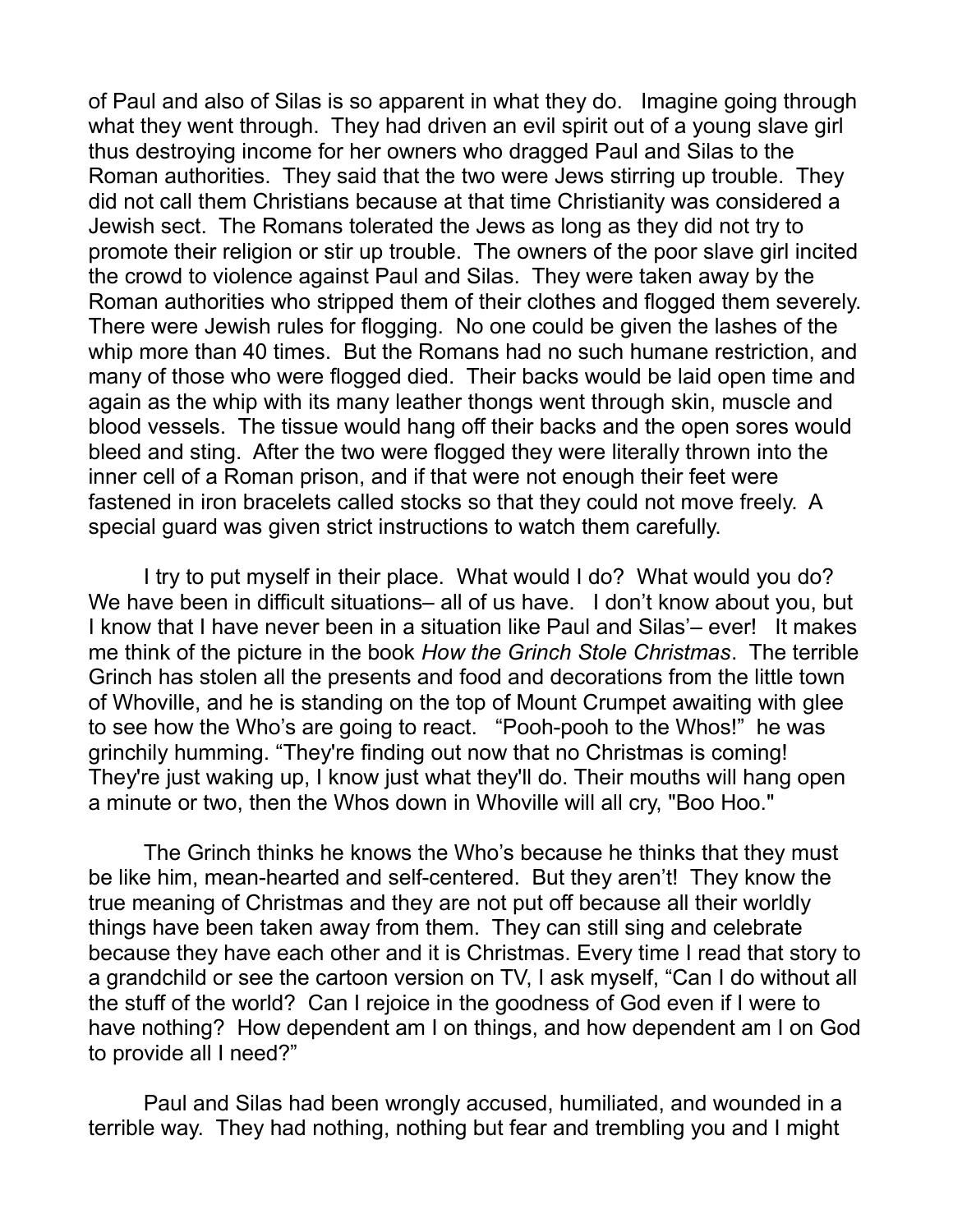think. But that is not how those two mighty men of God thought. They did not sit around crying and feeling sorry for themselves. Even though, they must have been suffering from physical pain, their spirits rejoiced. They sang hymns and prayed out loud for all to hear that they were testifying to someone who could help them overcome even the worst circumstances. They testified to the saving power of Jesus Christ. As they prayed and sang in strong and faithful voices, their words drifted throughout the whole prison and the prisoners listened. What must they have thought? They too were in the place of hopelessness and suffering. What made those men sing, they must have wondered. How can they pray to their God who had allowed them to suffer the agony of Roman flogging? They had heard the sound of the leather thongs of the whip as it struck the backs of the new prisoners. It was a wonder that the two were even alive, let alone able to sing and pray! Who was this Jesus, they must have been thinking. Who is this one who is able to give comfort to those enclosed behind prison doors?

Right now in my message I could try to give examples of other kinds of prisons people can find themselves in, perhaps the prison of illness or poverty or abuse. But I think you all can figure it out for yourself. You know the prisons, your own and those of others. The question is, how do we react to those prisons, and how do we live as Christians no matter what the circumstances? I am reminded of the words of Paul in that wonderful fourth chapter of the book of Philippians: "I am not saying this because I am in need, for I have learned to be content whatever the circumstances. 12 I know what it is to be in need, and I know what it is to have plenty. I have learned the secret of being content in any and every situation, whether well fed or hungry, whether living in plenty or in want. 13 I can do everything through him who gives me strength." Think of those words. Paul wrote them to the church in Philippi to give them hope while he was in prison! For Paul outward circumstances were nothing compared to the One who dwelt in his heart and directed his life, Jesus the Risen Lord. Paul believed that Jesus would come again, it could be soon. No one knew then, and we still do not know when that will be. Paul was ready, always ready to meet the Lord.

In Philippians 1:21, Paul wrote: "For to me, to live is Christ and to die is gain." He lived his life in service to the Lord and his work was to tell others that Jesus died and rose again to save them from their sins if they would only believe in him. And if he had to die while he was doing that, so be it. He was ready because in death there would be an even closer bond with Jesus Christ. Paul even pictured himself as being poured out in sacrifice to God like a drink offering.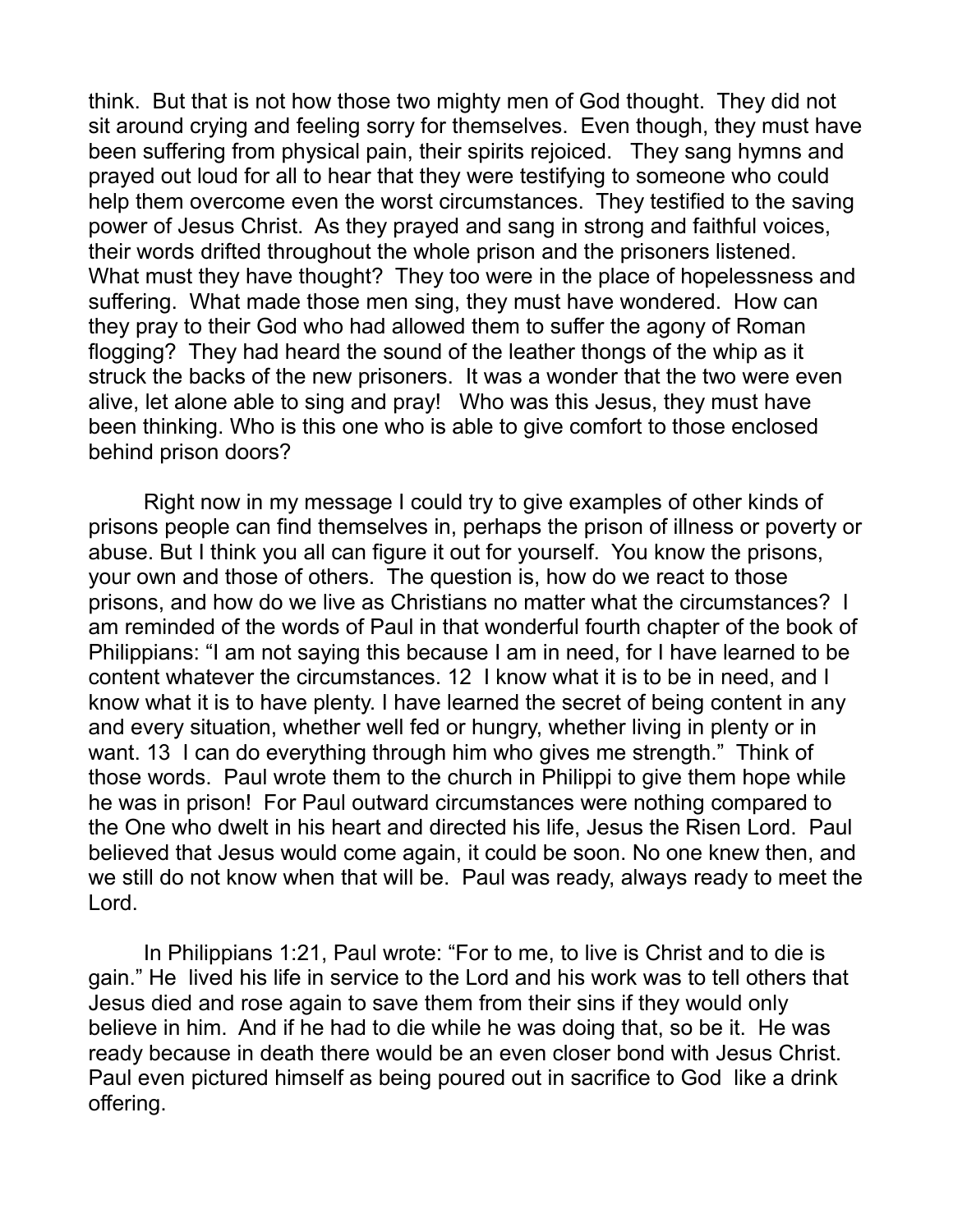What happened that night in the Roman prison where Paul and Silas were singing and praying? "Suddenly there was such a violent earthquake that the foundations of the prison were shaken. At once all the prison doors flew open, and everybody's chains came loose." It was surely an act of God. But the poor jailer! "The jailer woke up, and when he saw the prison doors open, he drew his sword and was about to kill himself because he thought the prisoners had escaped. 28 But Paul shouted, "Don't harm yourself! We are all here!" If the prisoners had escaped the guard would be killed for letting them go. But Paul and the others remained where they were and the jailer was astonished. "The jailer called for lights, rushed in and fell trembling before Paul and Silas. 30 He then brought them out and asked, "Sirs, what must I do to be saved?"

 He had seen three miracles that night. The first was the fact that prisoners could sing and pray even being badly wounded and in prison. The second was the earthquake which seemed to affect nothing but the prison. And the third miracle was that prisoners who could escape chose to stay even though the prison doors were open and all the chains had come loose. The jailer wanted what Paul and Silas had, faith that stood up, even to what the Romans could dish out. He wanted to know how he could be saved, and Paul said to him, "Believe on the Lord Jesus Christ and be saved." The jailer listened as the two apostles talked about Jesus and the good news of salvation from God. Then he took them to his home and his whole household heard the story. He washed Paul and Silas' wounds, and then the whole family believed and was baptized. And then there was a celebration and a meal together because they were all so filled with the joy of the Lord.

Friends, there is a lot more to Paul's story than what we have thought about this morning, just as there is a lot more to your story. Are you able to rise above your circumstances because of Christ who lives in you giving you the strength you need? Are you able even to sing and pray? Without the spirit of Jesus Christ within you, it is like trying to get a kite off the ground when there is no wind.

Going back to the story of the Grinch. He could not understand why the Who's were singing on that Christmas morning when all the precious things had been taken away from them. "And the Grinch, with his Grinch-feet ice cold in the snow, stood puzzling and puzzling, how could it be so? It came without ribbons. It came without tags. It came without packages, boxes or bags. And he puzzled and puzzled 'till his puzzler was sore. Then the Grinch thought of something he hadn't before. What if Christmas, he thought, doesn't come from a store. What if Christmas, perhaps, means a little bit more. " I ask you this morning if perhaps Life itself means a little bit more, more than being in prison